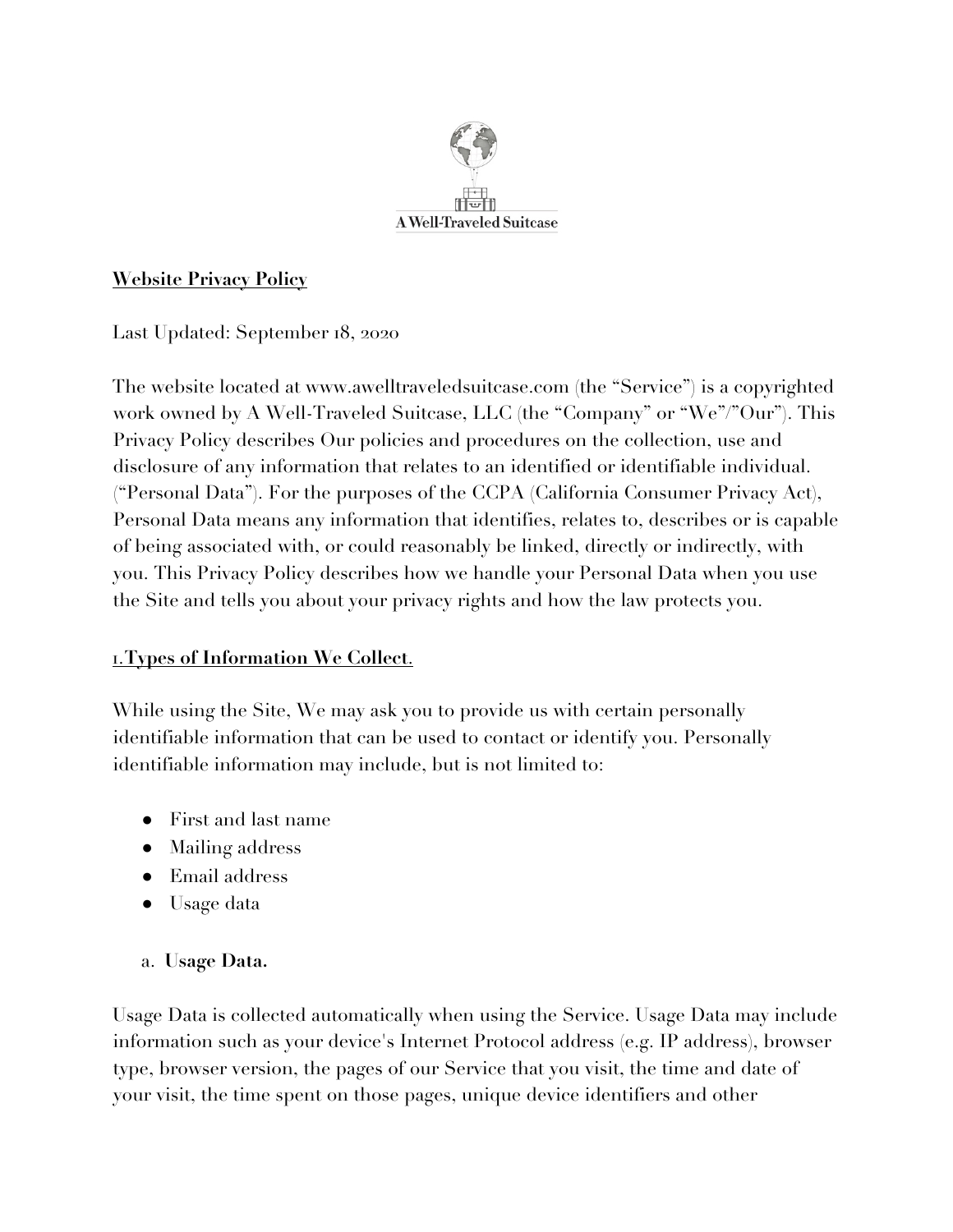diagnostic data. When you access the Service by or through a mobile device, We may collect certain information automatically, including, but not limited to, the type of mobile device you use, your mobile device unique ID, the IP address of your mobile device, your mobile operating system, the type of mobile Internet browser you use, unique device identifiers and other diagnostic data. We may also collect information that your browser sends whenever you visit our Service or when you access the Service by or through a mobile device.

## b.**Tracking Technologies and Cookies**

We use Cookies and similar tracking technologies to track the activity on Our Service and store certain information. Tracking technologies used are beacons, tags, and scripts to collect and track information and to improve and analyze Our Service.

Cookies can be "Persistent" or "Session" Cookies. Persistent Cookies remain on your personal computer or mobile device when you go offline, while Session Cookies are deleted as soon as you close your web browser.

We use both session and persistent Cookies for the purposes set out below:

● Necessary / Essential Cookies

Type: Session Cookies

Administered by: Us

Purpose: These Cookies are essential to provide you with services available through the Website and to enable you to use some of its features. They help to authenticate users and prevent fraudulent use of user accounts. Without these Cookies, the services that You have asked for cannot be provided, and We only use these Cookies to provide you with those services.

• Cookies Policy / Notice Acceptance

Cookies

Type: Persistent Cookies

Administered by: Us

Purpose: These Cookies identify if users have accepted the use of cookies on the Website.

• Functionality Cookies Type: Persistent Cookies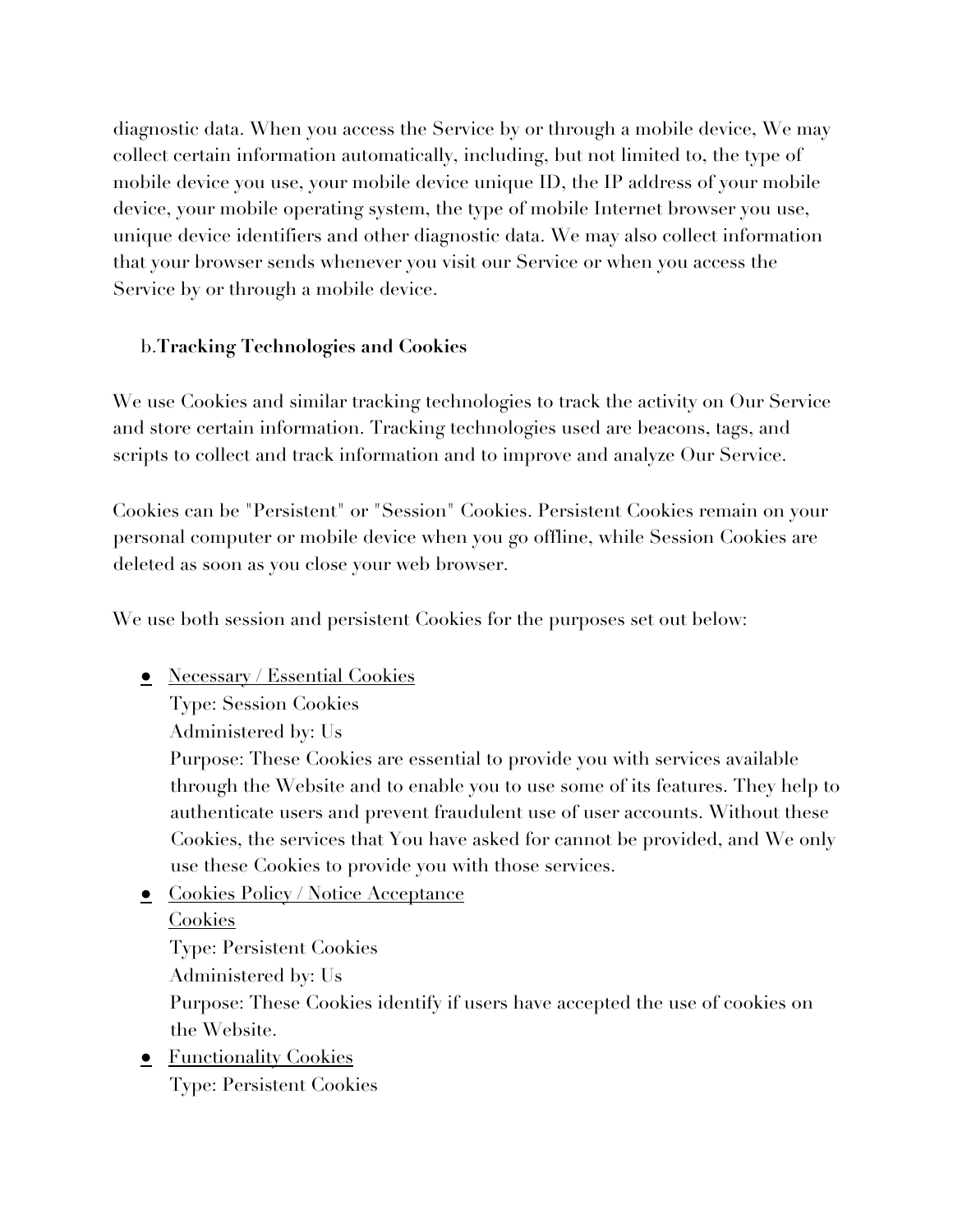Administered by: Us

Purpose: These Cookies allow us to remember choices you make when you use the Website, such as remembering your login details or language preference. The purpose of these Cookies is to provide you with a more personal experience and to avoid you having to re-enter your preferences every time you use the Website.

● Tracking and Performance Cookies

Type: Persistent Cookies

Administered by: Third-Parties

Purpose: These Cookies are used to track information about traffic to the Website and how users use the Website. The information gathered via these Cookies may directly or indirectly identify you as an individual visitor. This is because the information collected is typically linked to a pseudonymous identifier associated with the device you use to access the Website. We may also use these Cookies to test new advertisements, pages, features or new functionality of the Website to see how our users react to them.

• Targeting and Advertising Cookies

Type: Persistent Cookies

Administered by: Third-Parties

Purpose: These Cookies track your browsing habits to enable Us to show advertising which is more likely to be of interest to you. These Cookies use information about your browsing history to group you with other users who have similar interests. Based on that information, and with Our permission, third-party advertisers can place Cookies to enable them to show advertising which We think will be relevant to your interests while you are on third-party websites.

For more information about the cookies we use and your choices regarding cookies, please refer to the Cookies section of this Privacy Policy.

**•** Targeting and Advertising Cookies

Type: Persistent Cookies

Administered by: Third-Parties

Purpose: These Cookies track your browsing habits to enable Us to show advertising which is more likely to be of interest to you. These Cookies use information about your browsing history to group you with other users who have similar interests. Based on that information, and with Our permission, third-party advertisers can place Cookies to enable them to show advertising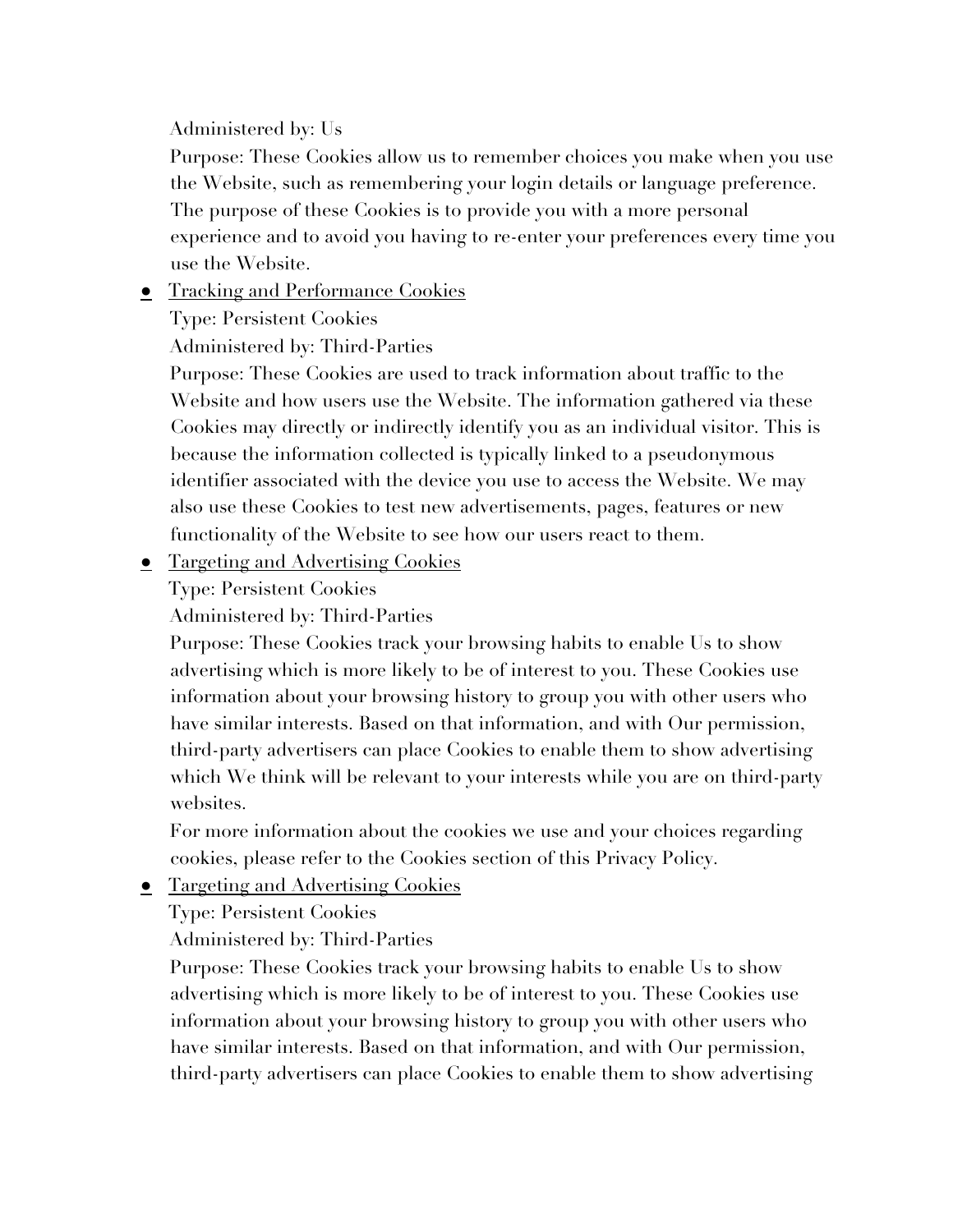which We think will be relevant to your interests while you are on third-party websites.

You can instruct your browser to refuse all Cookies or to indicate when a Cookie is being sent. However, if you do not accept Cookies, you may not be able to use some parts of our Service.

### **2.Use of Your Personal Data**.

The Company may use Personal Data for the following purposes:

- To provide and maintain our Service, including to monitor the usage of our Service.
- For the performance of a contract: the development, compliance and undertaking of the purchase contract for the products, items or services you have purchased or of any other contract with Us through the Service.
- To contact you: To contact you by email, telephone calls, SMS, or other equivalent forms of electronic communication, such as a mobile application's push notifications regarding updates or informative communications related to the functionalities, products or contracted services, including the security updates, when necessary or reasonable for their implementation.
- To provide you with news, special offers and general information about other goods, services and events which we offer that are similar to those that you have already purchased or enquired about unless you have opted not to receive such information.
- To manage your requests: To attend and manage your requests to Us.

We may share your personal information in the following situations:

● With Service Providers: We may share your personal information with Service Providers to monitor and analyze the use of our Service, to show advertisements to you to help support and maintain Our Service, to advertise on third-party websites to you after you visited our Service, for payment processing, to contact you, or to facilitate transactions with our Suppliers.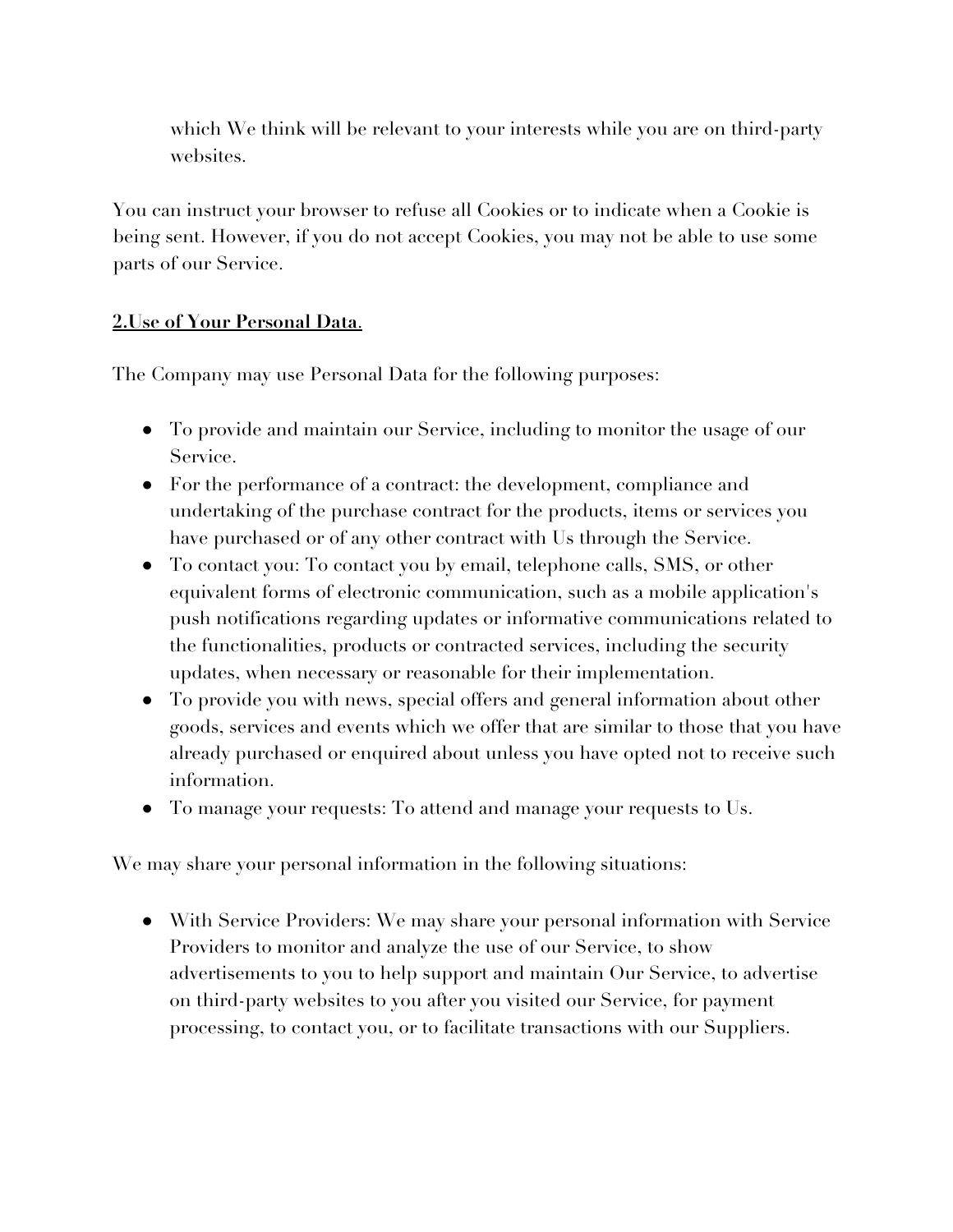- For Business Transfers: We may share or transfer your personal information in connection with, or during negotiations of, any merger, sale of Company assets, financing, or acquisition of all or a portion of our business to another company.
- With Affiliates: We may share your information with Our affiliates, in which case we will require those affiliates to honor this Privacy Policy
- With Business Partners: We may share your information with Our business partners to offer you certain products, services or promotions.
- With Other Users: If you interact with other users or register through a Third-Party Social Media Service, your contacts on the Third-Party Social Media Service may see your name, profile, pictures and description of your activity.

### 3.**Retention of Your Personal Data**.

The Company will retain your Personal Data only for as long as is necessary for the purposes set out in this Privacy Policy. We will retain and use your Personal Data to the extent necessary to comply with our legal obligations (for example, if we are required to retain your data to comply with applicable laws), resolve disputes, and enforce our legal agreements and policies.

The Company will also retain Usage Data for internal analysis purposes. Usage Data is generally retained for a shorter period of time, except when this data is used to strengthen the security or to improve the functionality of Our Service, or We are legally obligated to retain this data for longer time periods.

### 4. **Transfer of Your Personal Data.**

Your information, including Personal Data, is processed at the Company's office and in any other places where the parties involved in the processing are located. It means that this information may be transferred to and maintained on computers located outside of your state, province, country or other governmental jurisdiction where the data protection laws may differ than those from your jurisdiction. Your consent to this Privacy Policy followed by your submission of such information represents your agreement to that transfer. The Company will take all steps reasonably necessary to ensure that your data is treated securely and in accordance with this Privacy Policy and no transfer of your Personal Data will take place to an organization or a country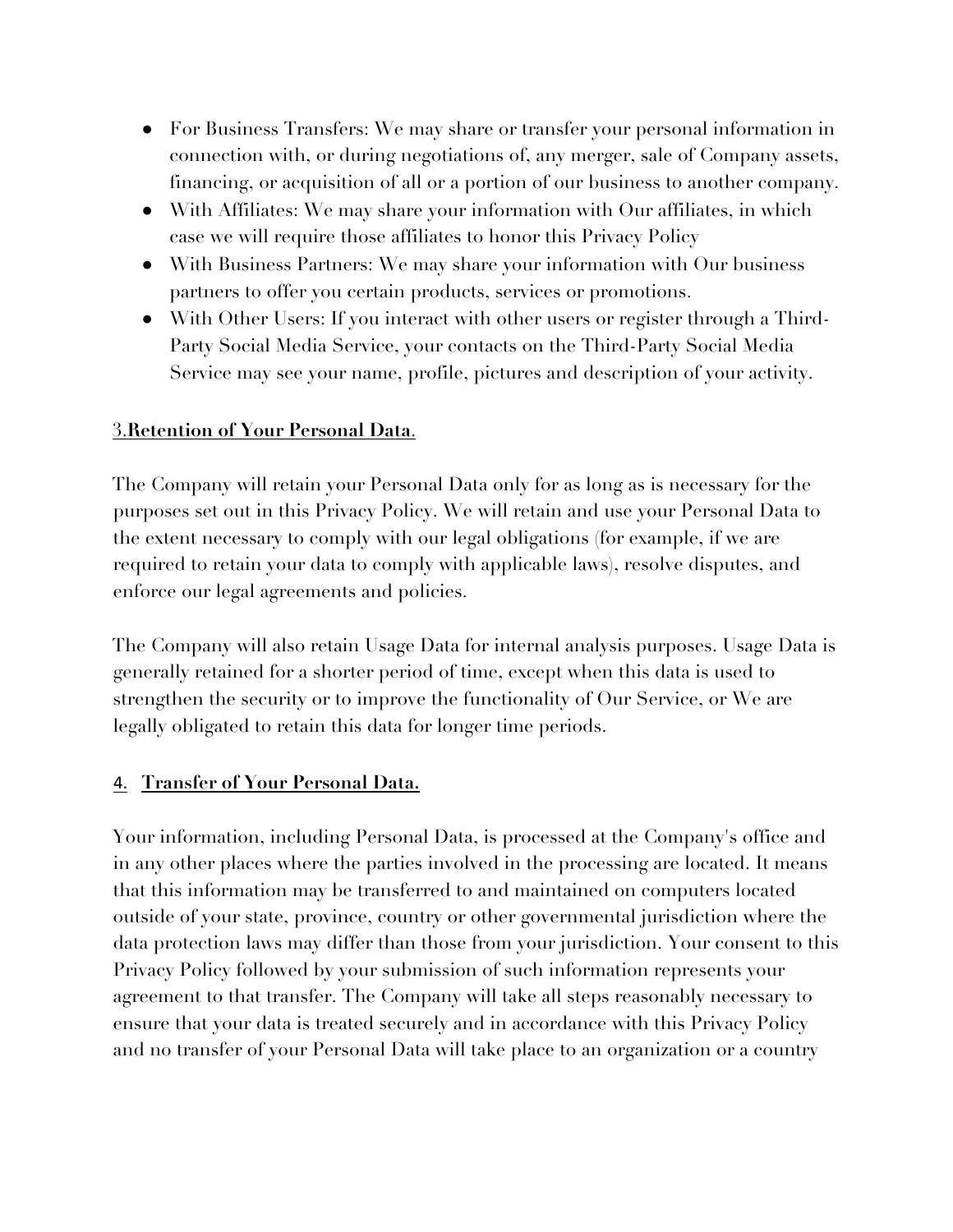unless there are adequate controls in place including the security of your data and other personal information.

### 5. **Disclosure of your Personal Data.**

- Business Transactions. If the Company is involved in a merger, acquisition or asset sale, your Personal Data may be transferred. We will provide notice before your Personal Data is transferred and becomes subject to a different Privacy Policy.
- Law enforcement. Under certain circumstances, the Company may be required to disclose your Personal Data if required to do so by law or in response to valid requests by public authorities (e.g. a court or a government agency).
- Other legal requirements. The Company may disclose your Personal Data in the good faith belief that such action is necessary to:

o Comply with a legal obligation o Protect and defend the rights or property of the Company o Prevent or investigate possible wrongdoing in connection with the Service o Protect the personal safety of Users of the Service or the public o Protect against legal liability

### 6. **Security of your Personal Data.**

The security of your Personal Data is important to Us but remember that no method of transmission over the Internet, or method of electronic storage is 100% secure. While We strive to use commercially acceptable means to protect your Personal Data, We cannot guarantee its absolute security.

## 7. **Detailed Information on the Processing of Your Personal Data:**

- a. **Analytics.** We may use third-party service providers to monitor and analyze the use of our Service.
- **Google Analytics.** Google Analytics is a web analytics service offered by Google that tracks and reports website traffic. Google uses the data collected to track and monitor the use of our Service. This data is shared with other Google services.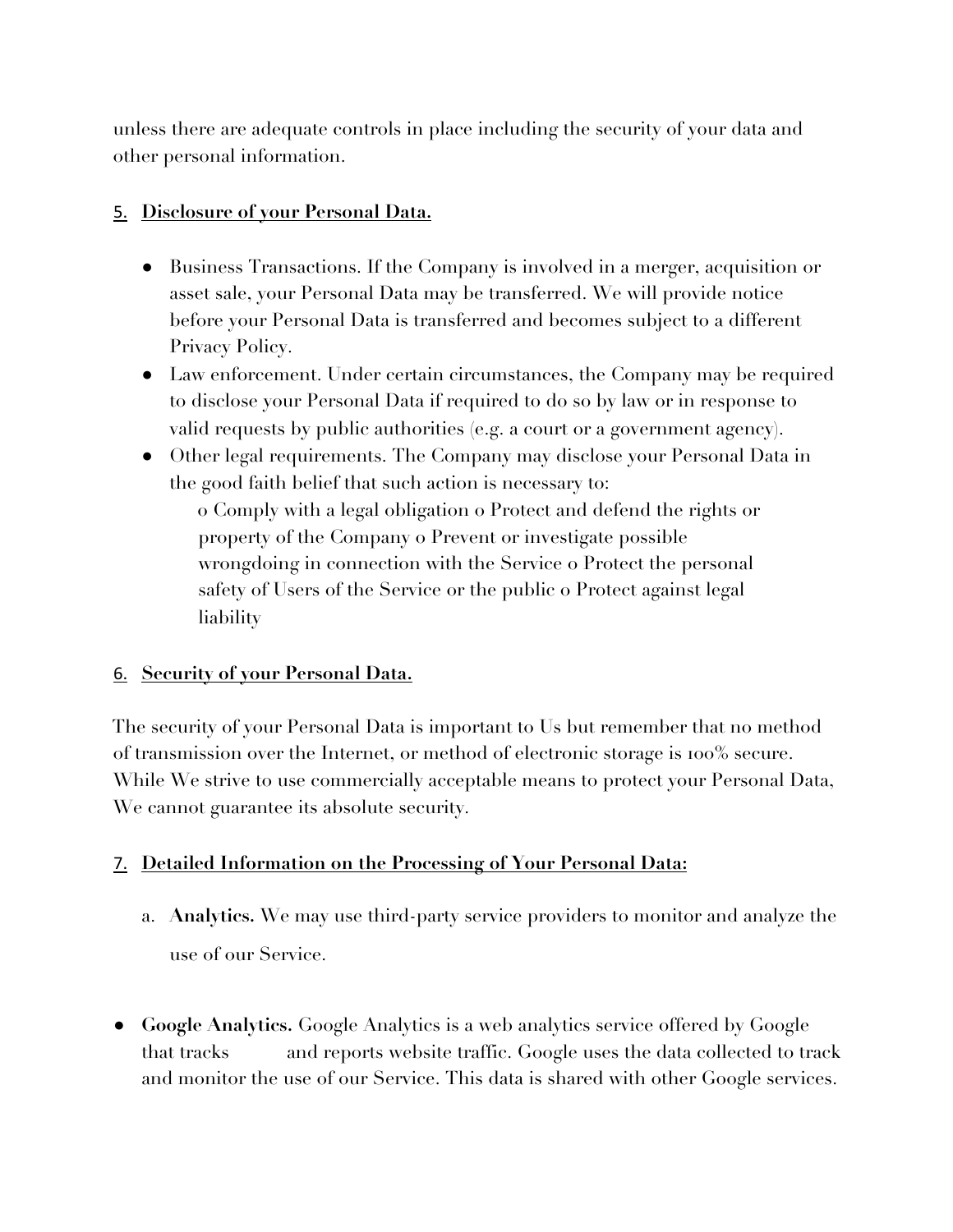Google may use the collected data to contextualize and personalize the ads of its own advertising network. You can opt-out of having made your activity on the Service available to Google Analytics by installing the Google Analytics opt-out browser add-on. The add-on prevents the Google Analytics JavaScript (ga.js, analytics.js and dc.js) from sharing information with Google Analytics about visits activity. For more information on the privacy practices of Google, please visit the Google Privacy & Terms web page: https://policies.google.com/privac y

- **Wix.** This website is hosted by Wix which is owned and provided by Wix.com Ltd. For more information about what information Wix collects, please visit this page: https://www.wix.com/about/privacy
	- b. **Email Marketing.** We may use your Personal Data to contact you with newsletters, marketing or promotional materials and other information that may be of interest to you. You may opt-out of receiving any, or all, of these communications from Us by following the unsubscribe link or instructions provided in any email We send or by contacting Us. We may use Email Marketing Service Providers to manage and send emails to you.
- **Mailchimp.** Mailchimp is an email marketing sending service provided by The Rocket Science Group LLC. For more information on the privacy practices of Mailchimp, please visit their Privacy policy: https://mailchimp.com/legal/privacy /
- **Flodesk.** FloDesk is an email marketing sending service provided by Flodesk, Inc. For more information on the privacy practices of Flodesk, please visit their Privacy policy:

https://www.privacypolicies.com/privacy/view/bb9c8c7ecbee39b15f2f5be574def422

c. **Payments.** We may provide paid products and/or services within the Service. In that case, we may use third-party services for payment processing (e.g. payment processors). We will not store or collect your payment card details. That information is provided directly to Our third-party payment processors whose use of your personal information is governed by their Privacy Policy. These payment processors adhere to the standards set by PCI-DSS as managed by the PCI Security Standards Council, which is a joint effort of brands like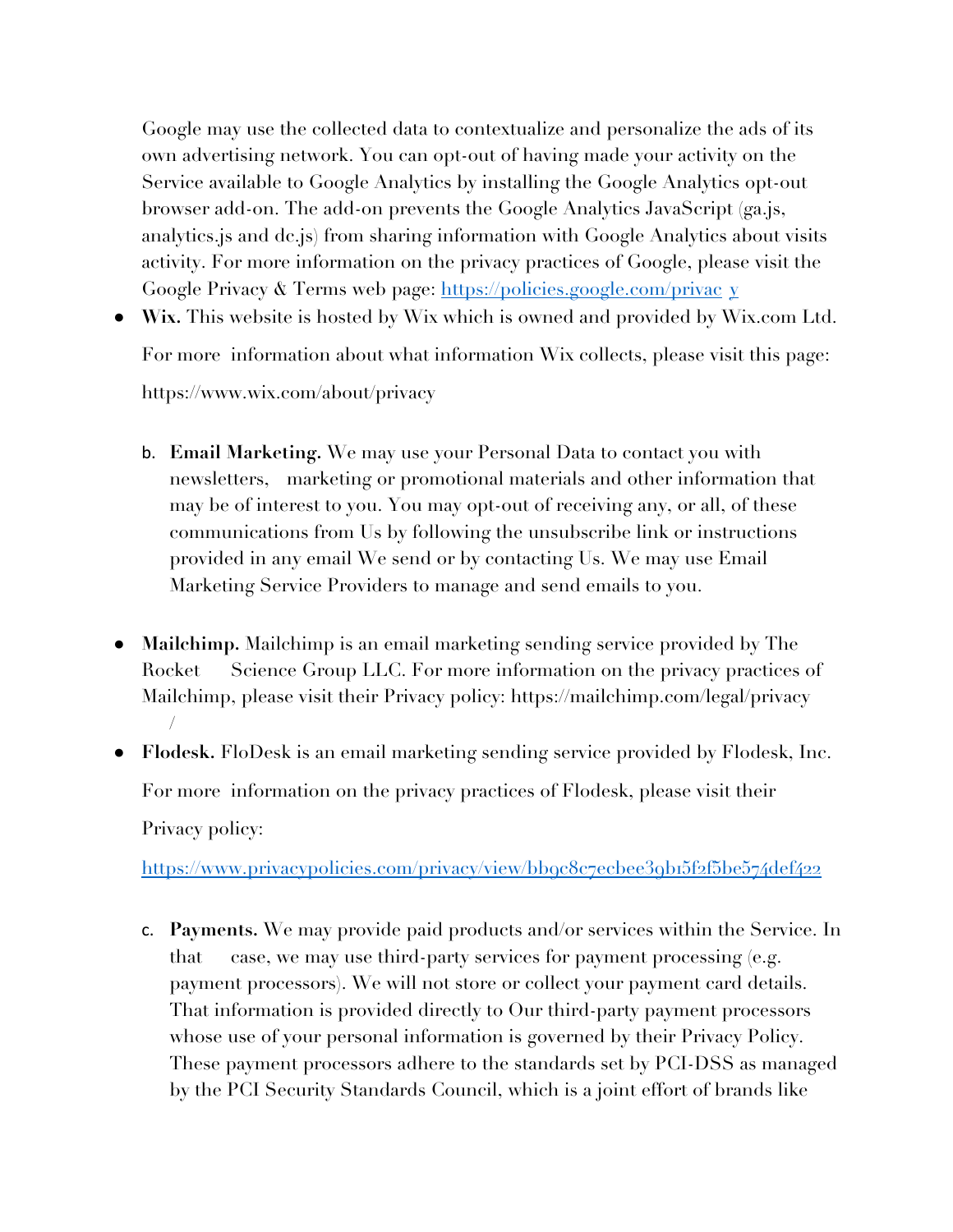Visa, Mastercard, American Express and Discover. PCI-DSS requirements help ensure the secure handling of payment information.

- **Travel Joy** is a customer relations management platform that provides payment processing functions through a company called Stripe. Stripe's privacy policy can be viewed at https://stripe.com/us/privacy
	- d. **Behavioral Remarketing.** The Company uses remarketing services to advertise on third-party websites to you after you visited our Service. We and Our thirdparty vendors use cookies to inform, optimize and serve ads based on your past visits to our Service.
- **Facebook.** Facebook remarketing service is provided by Facebook Inc. You can learn more about interest-based advertising from Facebook by visiting this page: https://www.facebook.com/help/164968693837950. To opt-out from Facebook's interest-based ads, follow these instructions from Facebook:

https://www.facebook.com/help/568137493302217 Facebook adheres to the Self-Regulatory Principles for Online Behavioral Advertising established by the Digital Advertising Alliance. You can also opt-out from Facebook and other participating companies through the Digital Advertising Alliance in the USA http://www.aboutads.info/choices/, the Digital Advertising Alliance of Canada in Canada http://youradchoices.ca/ or the European Interactive Digital Advertising Alliance in Europe http://www.youronlinechoices.eu/, or opt-out using your mobile device settings. For more information on the privacy practices of Facebook, please visit Facebook's Data Policy: https://www.facebook.com/privacy/explanation

e. **Usage, Performance and Miscellaneous.** We may use third-party Service

Providers to provide better improvement of our Service.

● **Travefy**. We use an itinerary planning tool named Travefy to prepare your itinerary and to allow you to access it on the web, as a printable file, or on a smartphone or other mobile device. The information held by Travefy is held in accordance with its Privacy Policy: https://travefy.com/terms-of-use-privacy-policy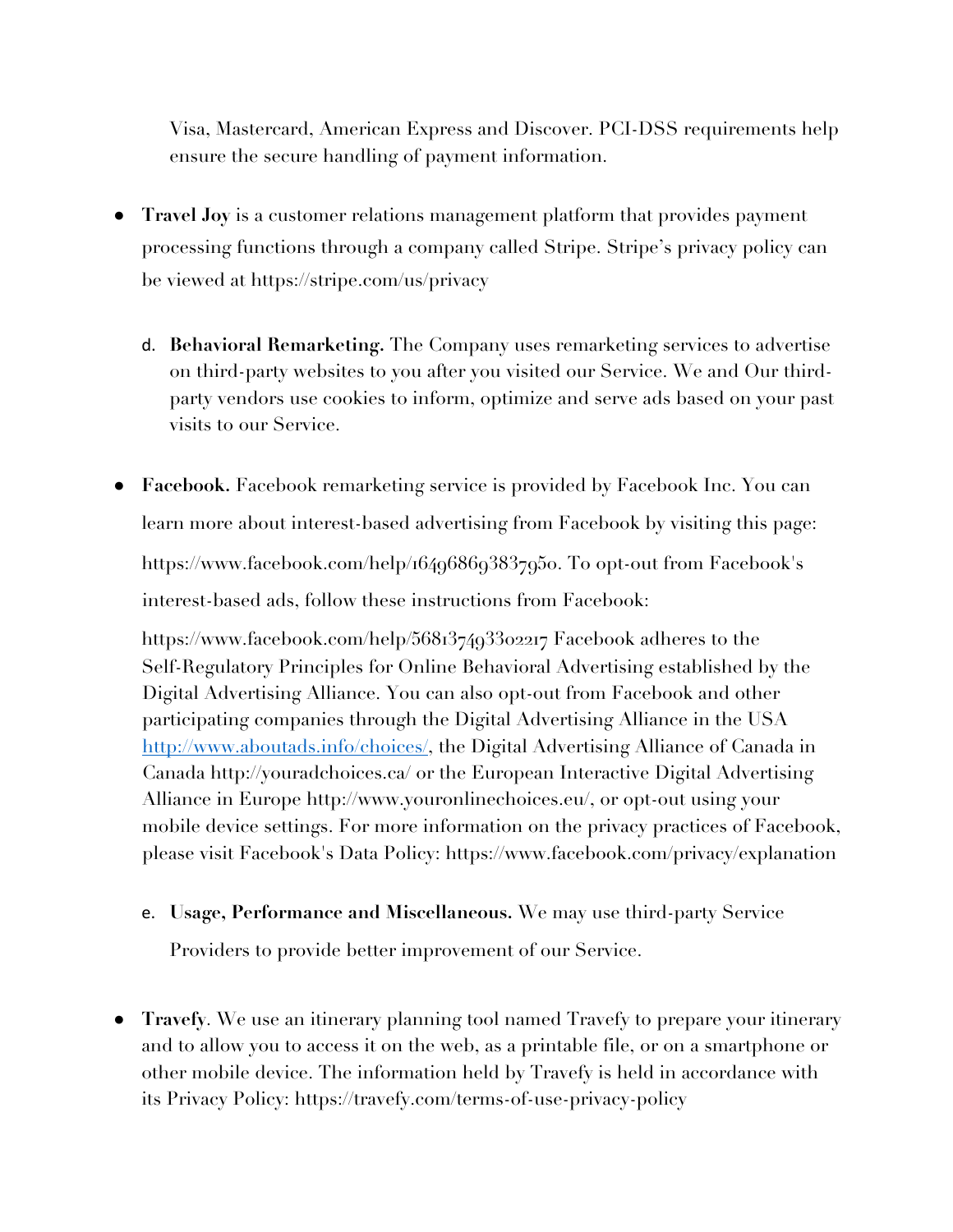● **Travel Joy.** We use a customer relations management system named Travel Joy to send invoices, track payments and deadlines, and to perform other administrative functions in conjunction with planning travel. The information held by Travel Joy is held in accordance with its Terms of Use and Privacy Policy: https://traveljoy.com/terms

### **8.Company Facebook Page.**

The Company controls a page on the Facebook social media network, which is a public profile named A Well-Traveled Suitcase accessible from https://www.facebook.com/Awelltraveledsuitcase ("Facebook Page")

a. **Facebook Data Controller**. The Company is the Data Controller of your Personal Data collected while using the Service. As operator of the Company's Facebook Page, the Company and the operator of the social network Facebook are Joint Controllers.

The Company has entered into agreements with Facebook that define the terms for use of the Facebook Page, among other things. These terms are mostly based on the

Facebook Terms of Service: https://www.facebook.com/terms.ph p Visit the Facebook Privacy Policy https://www.facebook.com/policy.ph p for more information about how Facebook manages Personal data or contact Facebook online, or by mail: Facebook, Inc. ATTN, Privacy Operations, 1601 Willow Road, Menlo Park, CA 94025, United States.

b. Facebook Insights. We use the Facebook Insights function in connection with the operation of the Facebook Page. For this purpose, Facebook places a Cookie on the device of the user visiting Our Facebook Page. Each Cookie contains a unique identifier code and remains active for a period of two years, except when it is deleted before the end of this period.

Facebook receives, records and processes the information stored in the Cookie, especially when the user visits the Facebook services, services that are provided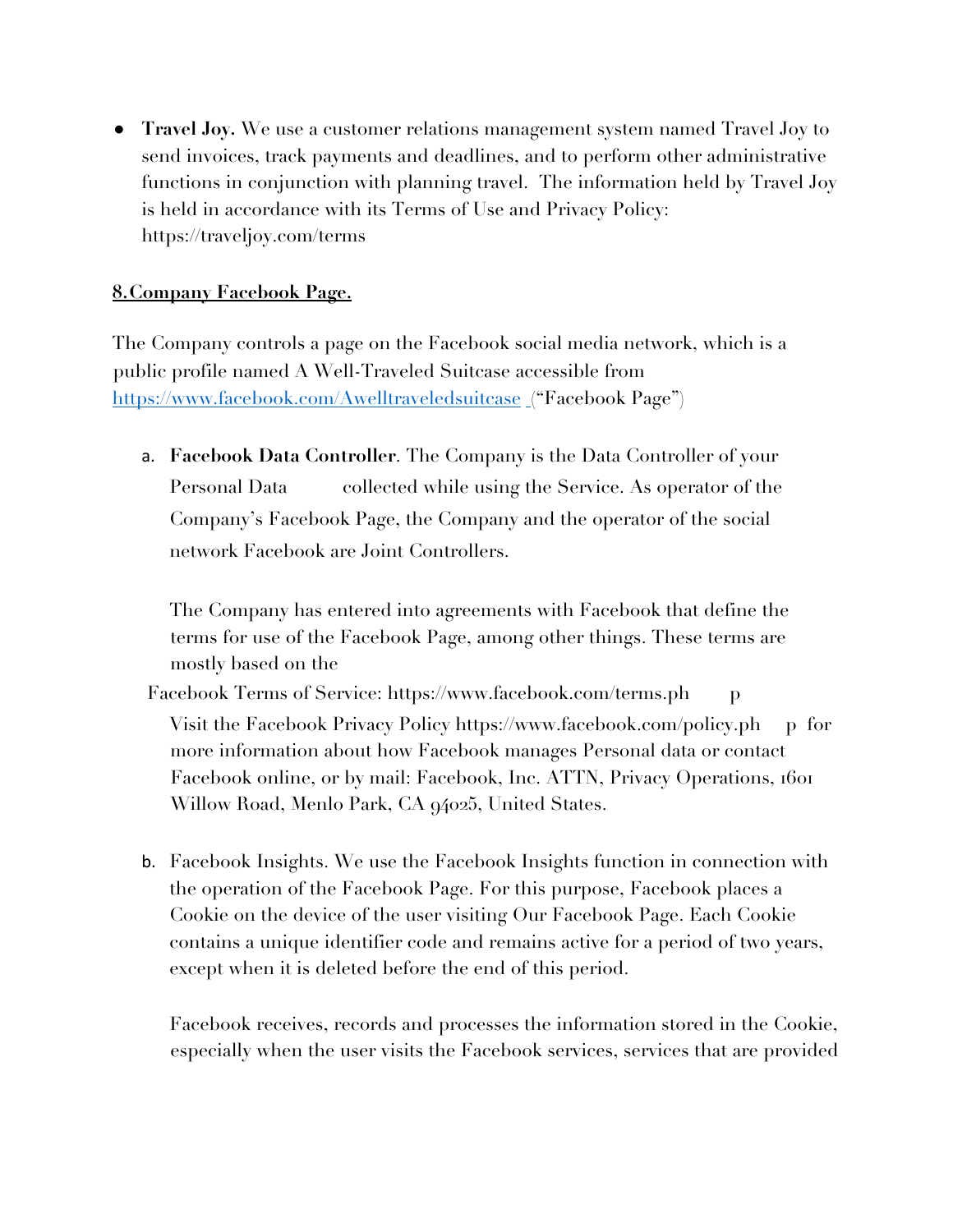by other members of the Facebook Fan Page and services by other companies that use Facebook services.

For more information on the privacy practices of Facebook, please visit Facebook

Privacy Policy here: https://www.facebook.com/full\_data\_use\_polic y

## 9. **CCPA Privacy**.

If you are a resident of California, you may have certain rights conferred by the California Consumer Privacy Act, ("CCPA"). The following information is provided to you as a courtesy and is not an indication that the CCPA applies to the Company or this Service.

## a.**Your Rights Under the CCPA**

Under this Privacy Policy, and by law if you are a resident of California, you have the following rights:

- **The right to notice.** You must be properly notified which categories of Personal Data are being collected and the purposes for which the Personal Data is being used.
- **The right to access / the right to request.** The CCPA permits you to request and obtain from the Company information regarding the disclosure of your Personal Data that has been collected in the past 12 months by the Company or its subsidiaries to a third-party for the third-party's direct marketing purposes.
- **The right to say no to the sale of Personal Data.** You also have the right to ask the Company not to sell your Personal Data to third parties. You can submit such a request by visiting our "Do Not Sell My Personal Information" section or web page.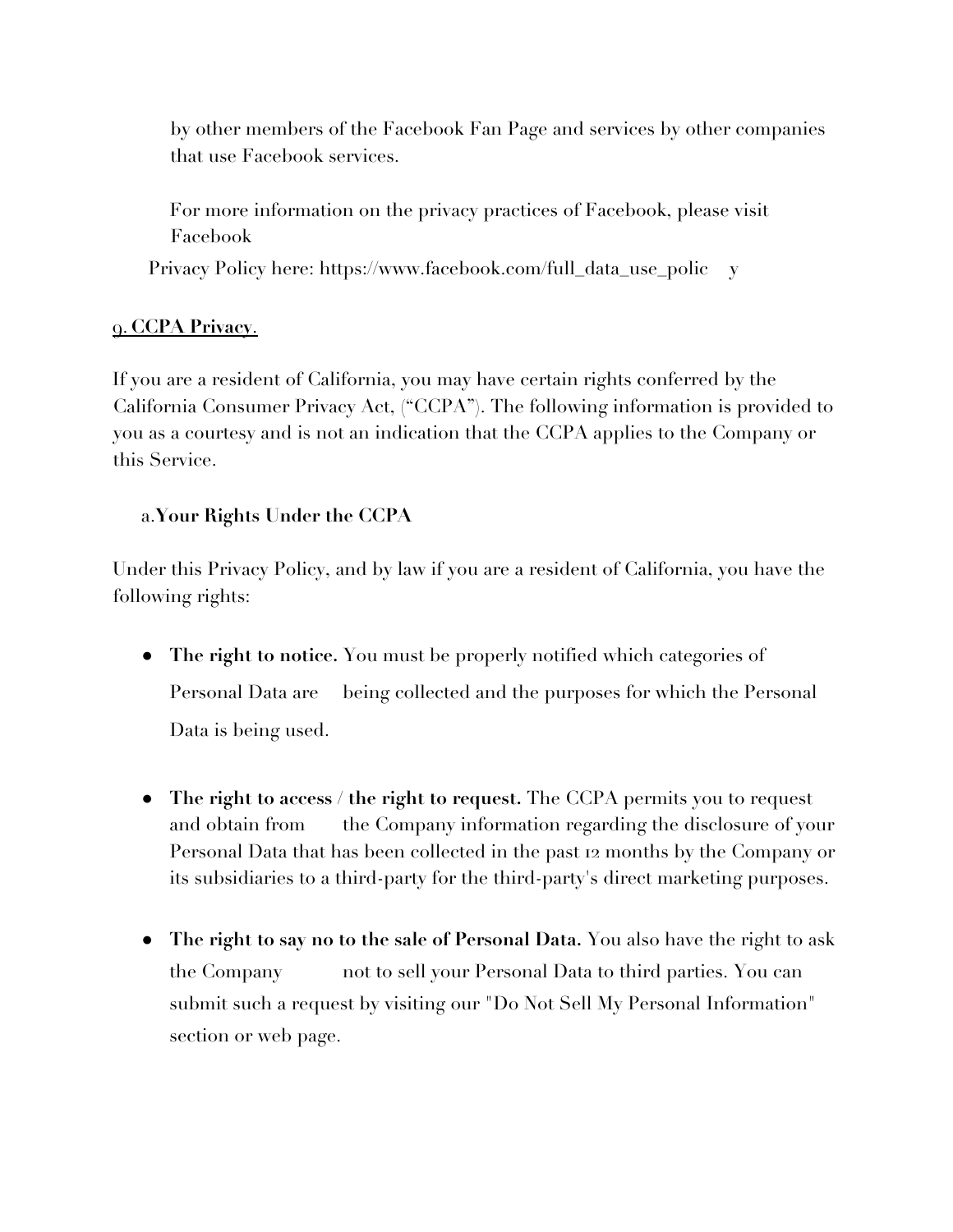- **The right to know about Your Personal Data.** You have the right to request and obtain from the Company information regarding the disclosure of the following:
- The categories of Personal Data collected
- The sources from which the Personal Data was collected
- The business or commercial purpose for collecting or selling the Personal Data
- Categories of third parties with whom We share Personal Data
- The specific pieces of Personal Data we collected about you
- **The right to delete Personal Data.** You also have the right to request the deletion of your Personal Data that have been collected in the past 12 months.
- **The right not to be discriminated against.** You have the right not to be discriminated against for exercising any of your Consumer's rights, including by:
- Denying goods or services to you
- Charging different prices or rates for goods or services, including the use of discounts or other benefits or imposing penalties
- Providing a different level or quality of goods or services to you
- Suggesting that you will receive a different price or rate for goods or services or a different level or quality of goods or services

## **b.Exercising Your CCPA Data Protection Rights**

In order to exercise any of Your rights under the CCPA, and if you are a California resident, You can email or call us. The Company will disclose and deliver the required information free of charge within 45 days of receiving your verifiable request. The time period to provide the required information may be extended once by an additional 45 days when reasonably necessary and with prior notice.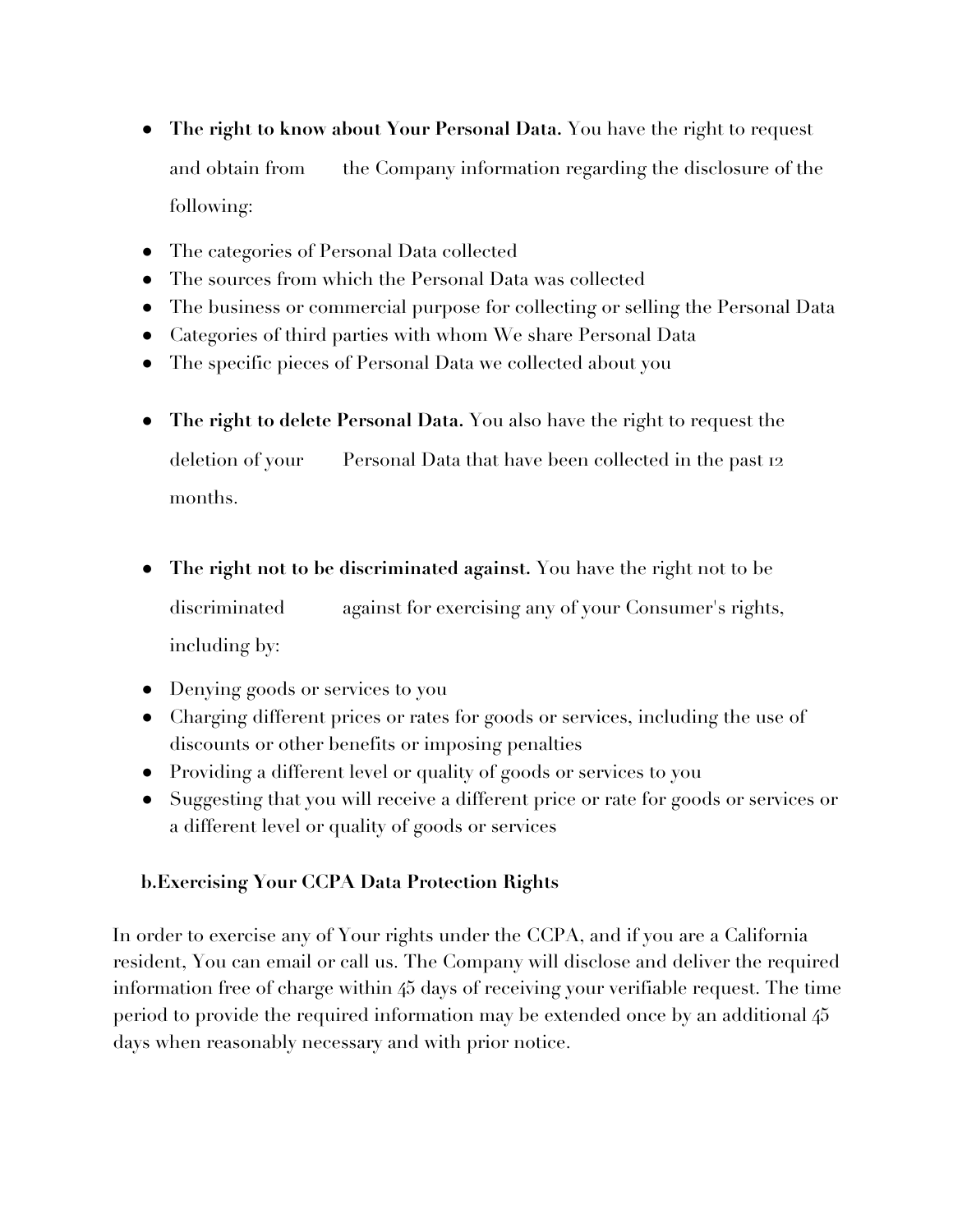### **c.Do Not Sell My Personal Information**

We do not sell personal information. However, the Service Providers we partner with (for example, our advertising partners) may use technology on the Service that "sells" personal information as defined by the CCPA law. If you wish to opt out of the use of your personal information for interest-based advertising purposes and these potential sales as defined under CCPA law, you may do so by following the instructions below. Please note that any opt out is specific to the browser you use. You may need to opt out on every browser that you use.

#### **i. Website**

You can opt out of receiving ads that are personalized as served by our Service Providers by following our instructions presented on the Service. The opt out may place a cookie on your computer that is unique to the browser you use to opt out. If you change browsers or delete the cookies saved by your browser, you may need to opt out again.

#### **ii. Mobile Devices**

Your mobile device may give you the ability to opt out of the use of information about the apps you use in order to serve you ads that are targeted to your interests:

● "Opt out of Interest-Based Ads" or "Opt out of Ads Personalization" on Android devices ● "Limit Ad Tracking" on iOS devices

You can also stop the collection of location information from your mobile device by changing the preferences on your mobile device.

## **d. "Do Not Track" Policy as Required by California Online Privacy Protection Act (CalOPPA)**

Our Service does not respond to Do Not Track signals. However, some third-party websites do keep track of your browsing activities. If you are visiting such websites, you can set your preferences in your web browser to inform websites that you do not want to be tracked. You can enable or disable DNT by visiting the preferences or settings page of your web browser.

### **e. Children's Privacy**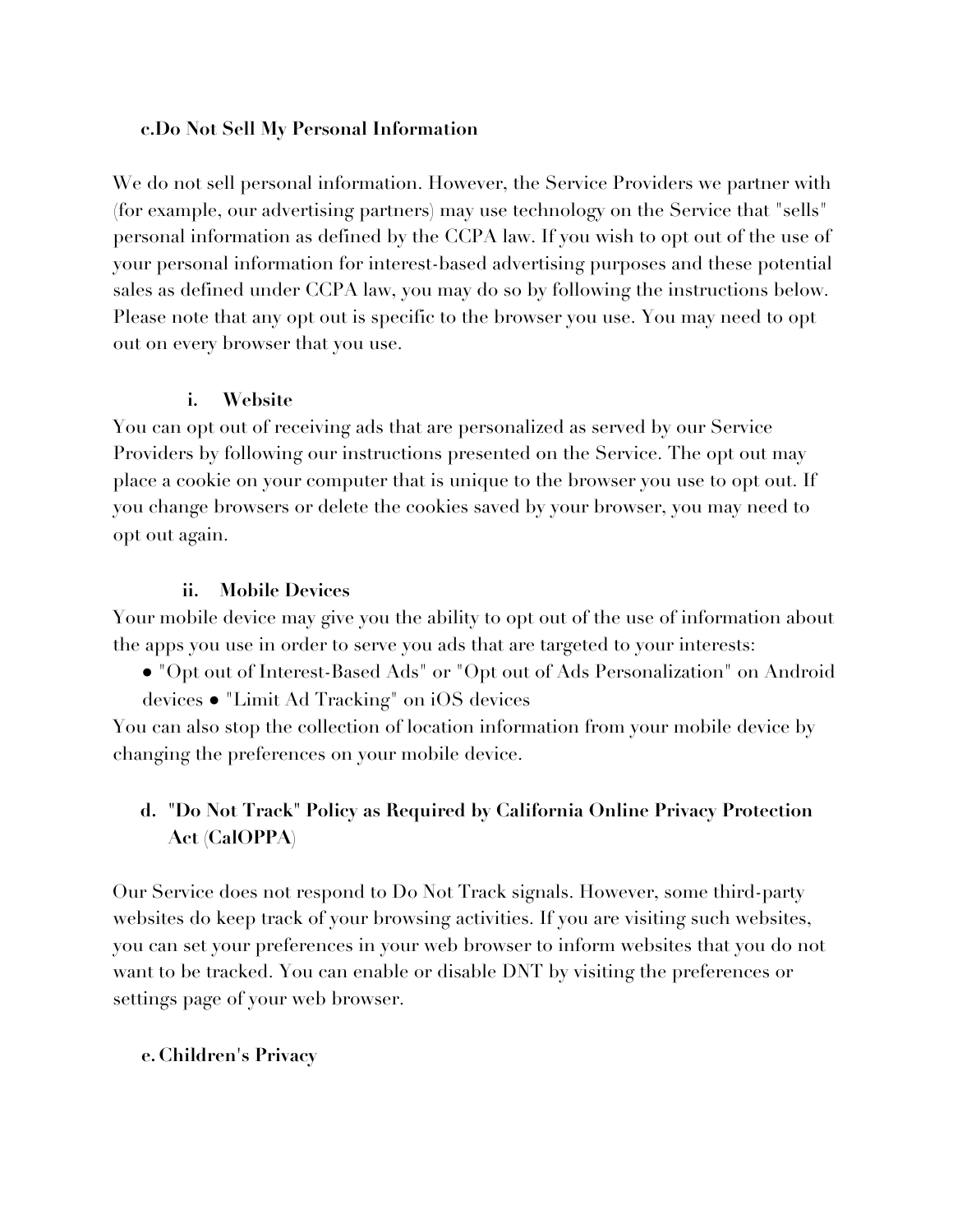The Service may contain content appropriate for children under the age of 13. As a parent, you should know that through the Service children under the age of 13 may participate in activities that involve the collection or use of personal information. We use reasonable efforts to ensure that we do not collect information from children, bit if we become aware that a child uses the Service, we will attempt to ensure that the child's parent receives notice of and consents to our personal information practices. We also may limit how We collect, use, and store some of the information of Users between 13 and 18 years old. In some cases, this means We will be unable to provide certain functionality of the Service to these Users. If We need to rely on consent as a legal basis for processing your information and your country requires consent from a parent, We may require your parent's consent before We collect and use that information. We may ask a User to verify its date of birth before collecting any personal information from them. If the User is under the age of 13, the Service will be either blocked or redirected to a parental consent process.

### **i. Information Collected from Children Under the Age of 13**

The Company may collect and store persistent identifiers such as cookies or IP addresses from

Children without parental consent for the purpose of supporting the internal operation of the Service. We may collect and store other personal information about children if this information is submitted by a child with prior parent consent or by the parent or guardian of the child. The Company may collect and store the following types of personal information about a child when submitted by a child with prior parental consent or by the parent or guardian of the child:

- First and/or last name
- Date of birth
- Gender
- Grade level
- Email address
- Telephone number
- Parent's or guardian's name
- Parent's or guardian's email address

For further details on the information We might collect, you can refer to the "Types of Data Collected" section of this Privacy Policy. We follow our standard Privacy Policy for the disclosure of personal information collected from and about children.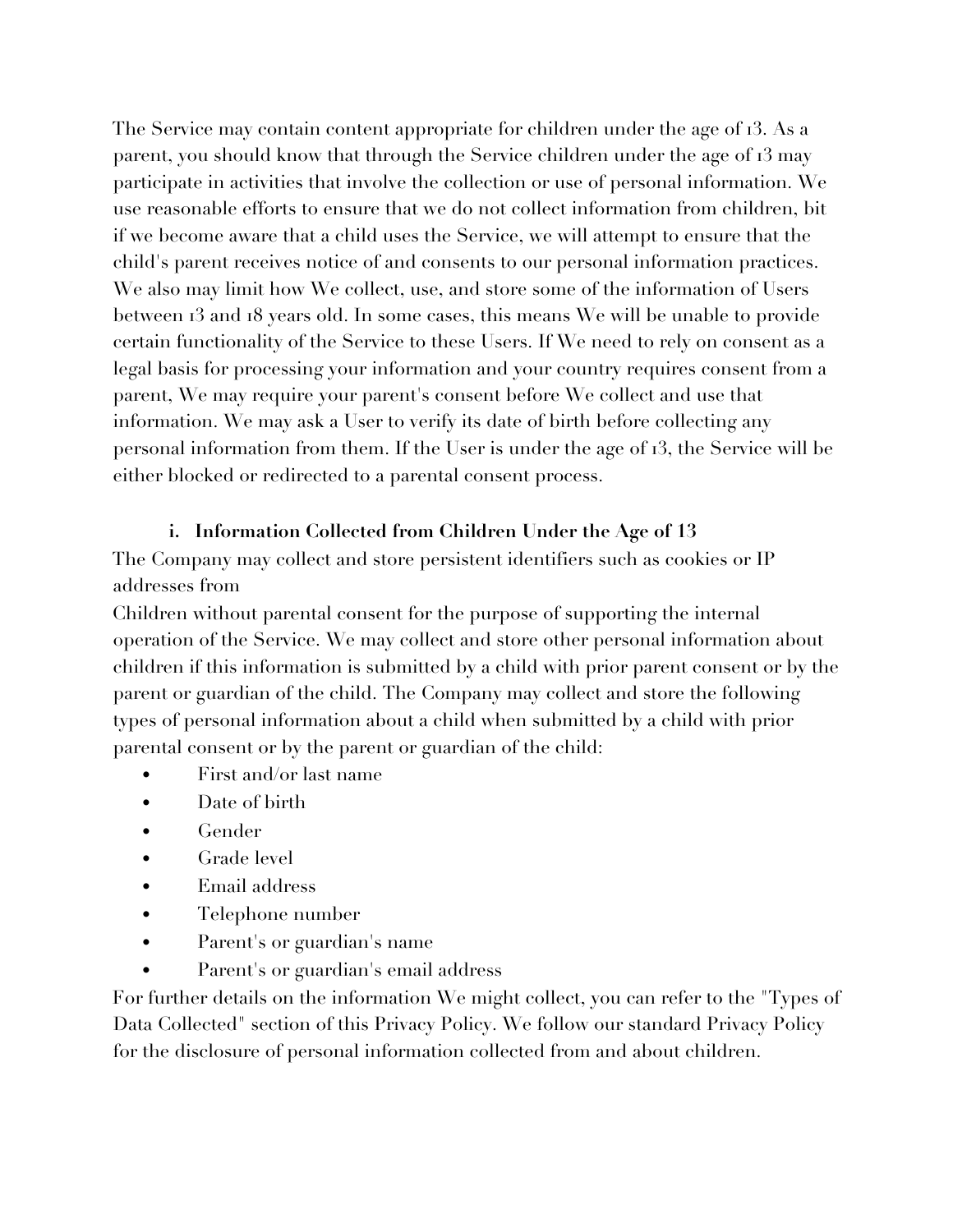## **ii. Parental Access**

A parent who has already given the Company permission to collect and use their child's personal information can, at any time:

- Review, correct or delete the child's personal information
- Discontinue further collection or use of the child's personal information

To make such a request, you can write to Us using the contact information provided in this Privacy Policy.

## **f.Your California Privacy Rights (California's Shine the Light law)**

Under California Civil Code Section 1798 (California's Shine the Light law), California residents with an established business relationship with us can request information once a year about sharing their Personal Data with third parties for the third parties' direct marketing purposes. If you'd like to request more information under the California Shine the Light law, and if you are a California resident, you can contact Us using the contact information provided below.

California Privacy Rights for Minor Users (California Business and Professions Code Section 22581)

## **g.Links to Other Websites**

Our Service may contain links to other websites that are not operated by Us. If you click on a third-party link, you will be directed to that third-party's site. We strongly advise you to review the Privacy Policy of every site you visit. We have no control over and assume no responsibility for the content, privacy policies or practices of any thirdparty sites or services.

## **h.Changes to this Privacy Policy**

We may update our Privacy Policy from time to time. We will notify you of any changes by posting the new Privacy Policy on this page. We will let you know via email and/or a prominent notice on Our Service, prior to the change becoming effective and update the "Last updated" date at the top of this Privacy Policy. you are advised to review this Privacy Policy periodically for any changes. Changes to this Privacy Policy are effective when they are posted on this page.